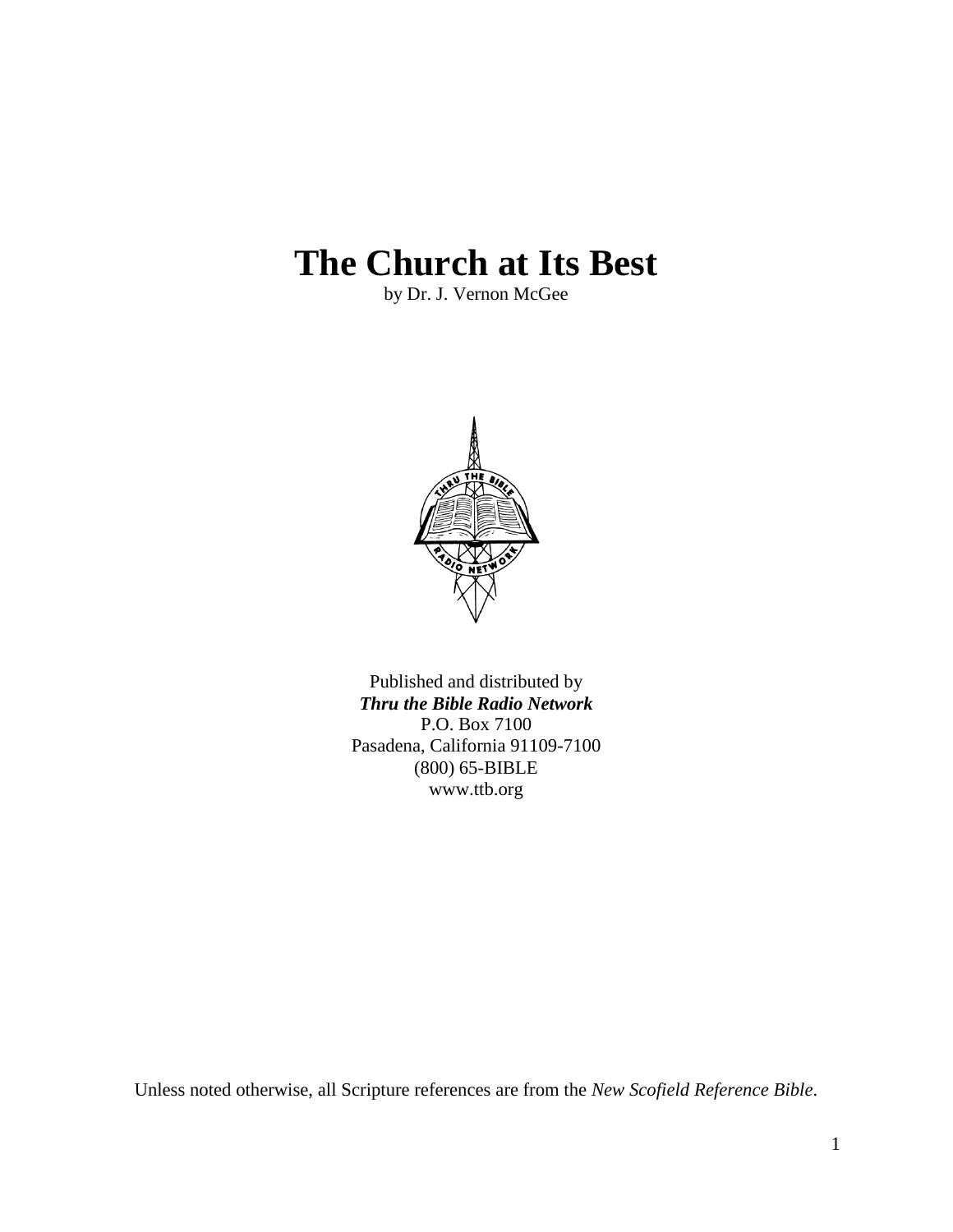*Unto the angel of the church of Ephesus write: These things saith he that holdeth the seven stars in his right hand, who walketh in the midst of the seven golden lampstands. I know thy works, and thy labor, and thy patience, and how thou canst not bear them who are evil; and thou hast tried them who say they are apostles, and are not, and hast found them liars; and hast borne, and hast patience, and for my name's sake hast labored, and hast not fainted. Nevertheless, I have somewhat against thee, because thou hast left thy first love. Remember, therefore, from where thou art fallen, and repent, and do the first works, or else I will come unto thee quickly, and will remove thy lampstand out of its place, except thou repent.* (Revelation 2:1-5)

In the New Testament there are two epistles to the Ephesians. Paul wrote one of them. (In the better manuscripts the inscription *en Epheso*, that is, "in Ephesus" is not there. It was penciled in, apparently, because it was a circular epistle, intended to make the rounds of the churches there in the province of Asia.) The second epistle to the Ephesians is definitely directed to the church at Ephesus. It is the first of seven letters to seven churches which our Lord sent through John. They are love letters from Him. These churches were in the province of Asia, a proconsular province – not the continent of Asia or Asia Minor, but a section that took in at least one third of Asia Minor.

The interpretation of these seven letters in the Book of Revelation has been rather controversial. The "contemporary" interpretation is that these letters are merely historical documents. They were addressed to the seven churches and had meaning and application for them alone, with no message for us today. The "composite" interpretation is that in these seven letters are messages to all churches of all ages. The "chronological" interpretation is that we have in these seven letters the complete history of the church given in prophetic form, beginning with Ephesus, representing the New Testament church, and concluding with Laodicea, representing the present-day modern church.

Any way you interpret these seven letters – and I think there is an element of truth in all these views – the church at Ephesus represents the New Testament church. If you believe it was meant for only the church of that day or if you hold the chronological view, we are in agreement that this letter is a picture of the New Testament church.

These seven churches were, I think, representative of the New Testament churches of that day. They were outstanding churches. However, there were other great churches, as this area was probably the most important part of the Roman Empire during the first, second, and even the third centuries. By 2000 B.C. there was a civilization along this west coast of Turkey – a very beautiful area that reminds me of Southern California, without smog, of course. Some of the richest land is there. This was the heart of the great Hittite nation in ancient times. Ephesus was inhabited by 2000 B.C., as was Smyrna, then Thyatira and the others later.

Kipling said, "East is East and West is West, and never the twain shall meet," but he was wrong, because in Ephesus East and West met and mingled. The Anatolian civilization and the Greek civilization came together there and erected their works

The church at Ephesus was the church at its best. And it was located in the city of Ephesus where you see religion at its worst. Ephesus was the center of heathen idolatry. Pagan practices there were more degraded than in any other place. Ephesus has been called the Vanity Fair of Asia. Pliny, that great pagan, said it was the light of Asia. It was both a commercial and religious center and capital of that entire area.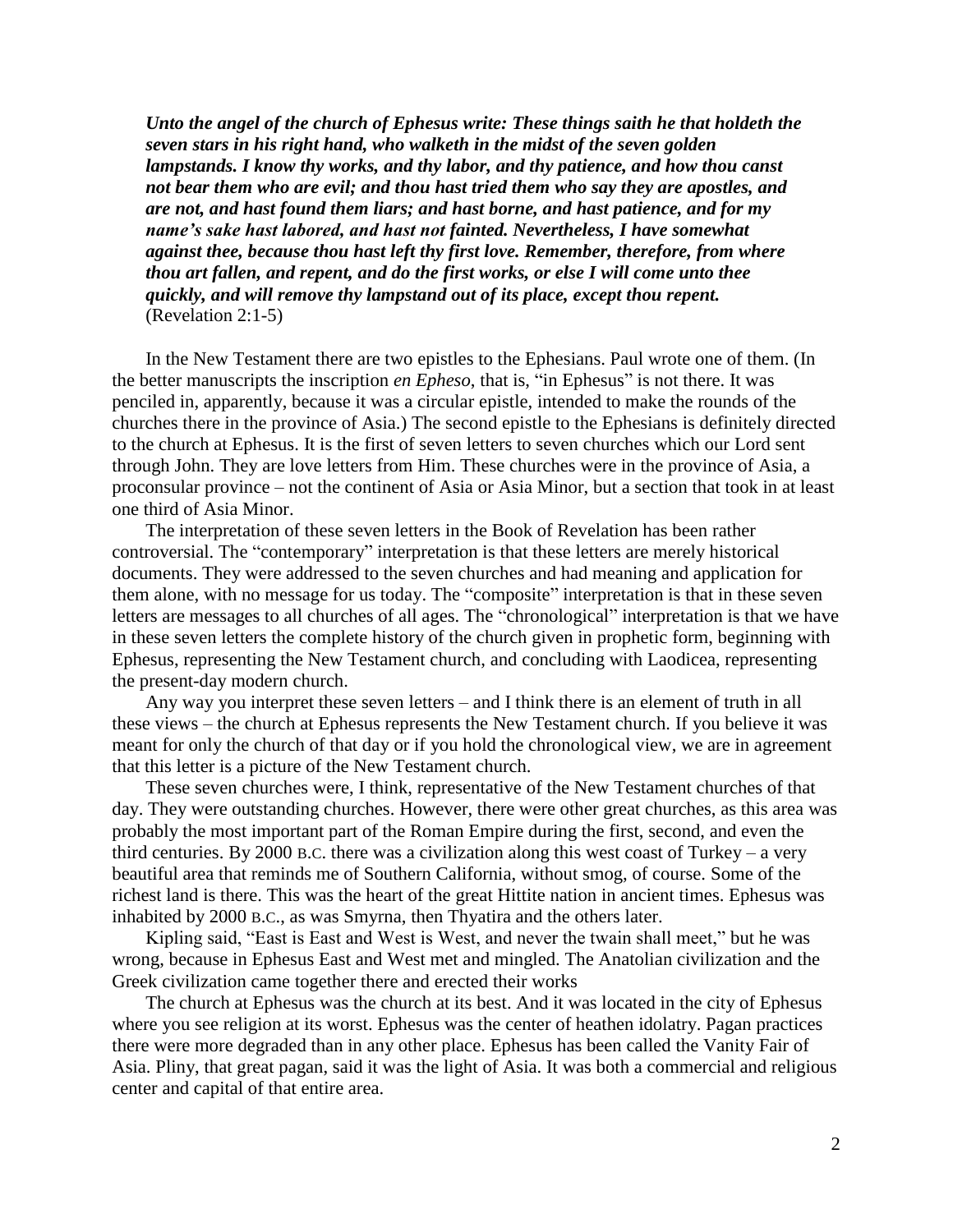In the city of Ephesus was the temple of Artemis or, as we know it from mythology and the Scriptures, the temple of Diana – "Great is Diana of the Ephesians" (Acts 19:28). Her temple in Ephesus was one of the seven wonders of the ancient world. The largest Greek temple ever constructed, four times larger than the Parthenon, it was built over a marsh on an artificial foundation of skins and charcoal to protect it from earthquakes. It was built of marble with more than one hundred external columns. If you ever go to Istanbul, go to Hagia Sophia and see those beautiful green columns which were taken out of the temple of Diana by Justinian. The doors were of hand-carved cypress wood. The staircase was carved out of one vine from Cyprus. It was an art gallery. The masterpieces of Praxiteles, Phidias, and Scopas were there. Apelles' famous painting of Alexander hung in that temple. It was the bank of Asia in which all the nations and cities of that day deposited their wealth.

In the temple the most sacred idol of heathenism stood behind purple curtains. Diana was an Oriental goddess "rude as an African fetich" $<sup>1</sup>$  – not the Greek Diana which is more familiar to us.</sup> As the goddess of fertility, she had many breasts. She held in one hand a trident and in the other hand a club. She was worshiped not only in Ephesus, but her images were sent throughout the Empire of that day. Her worshipers indulged in the basest religious rites of sensuality. It was vicious and vile.

When Paul was on his second missionary journey, he wanted to go to Ephesus, but the Holy Spirit of God restrained him. Years later into this sinful city came the brilliant apostle to the Gentiles on his third missionary journey. When Paul landed at the harbor there was that great harbor boulevard of white marble (it is there today), and on each side were all sorts of lovely buildings, temples, and shops. There was a great market on the right as he went up, then ahead of him on the side of the mountain was the great theater that seated 20,000 people, and way off to the left was the amphitheater that seated over 100,000 people. At times probably as many as a million or two million people gathered in Ephesus. Paul spent three years in this city, two years in the school of Tyrannus. Dr. Luke says that from here sounded out the gospel throughout all Asia. Paul had his greatest ministry in the city of Ephesus. He wrote to the Corinthians that "a great door, and effectual, is opened unto me, and there are many adversaries" (1 Corinthians 16:9). That the gospel made a great impact in this area is evident even today, as at the entrance of the harbor there were erected four great pillars (only one stands today and it has the cross on it). One pillar was to Matthew, one to Mark, one to Luke, and one to John.

After Paul's death, John, the apostle of love, became pastor to the Ephesian church. But he was not only an apostle of love, he was one of the sons of thunder, and Rome exiled him. However, this church had the privilege of being under the ministry of two of the greatest apostles, Paul and John.

Now the Lord Jesus Christ speaks to this church in the midst of crass materialism, degraded animalism, base paganism, and dark heathenism. It is out of such a background that this lovely message comes.

The church at Ephesus is a typical New Testament church. This is the church at its best.

*Unto the angel of the church of Ephesus write: These things saith he that holdeth the seven stars in his right hand, who walketh in the midst of the seven golden lampstands.* (Revelation 2:1)

1

<sup>&</sup>lt;sup>1</sup> John Eadie, *Paul the Preacher* (New York: Robert Carter & Brothers, 1859) 292.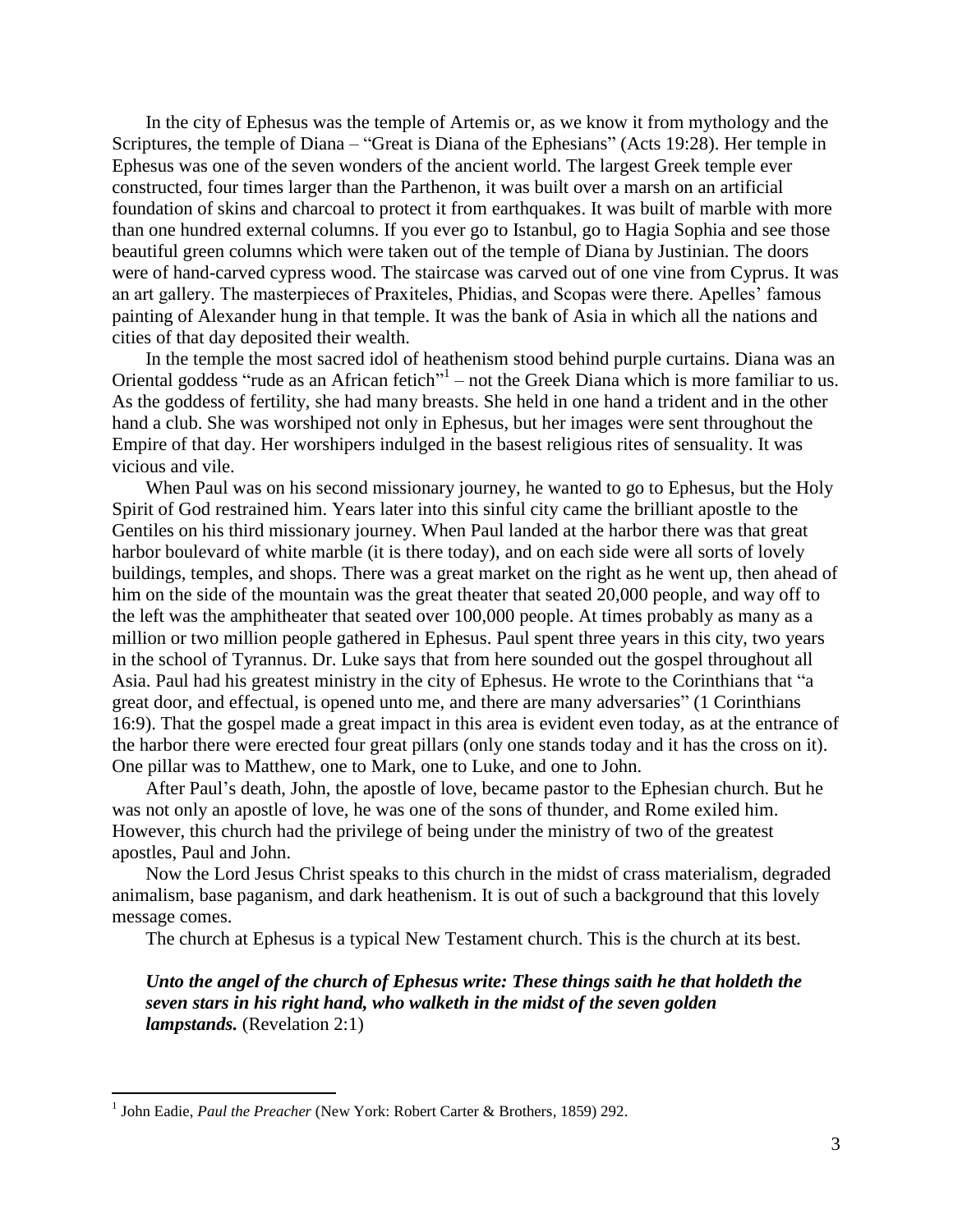In that first glorious vision of Christ (chapter 1), we see the Lord standing in the midst of these lampstands. Here He is walking up and down, for in the New Testament church He had freedom. He is welcome in that church. As He is walking to and fro inspecting the lampstands, He stops before the lampstand marked *Ephesus*. Notice what He says:

#### *I know…*

That is what He says to each of the seven churches as He addresses them – "I know"… "I know"… "I know"… "I know"… "I know"… "I know"… "I know." My friend, He knows your church, and He knows mine. He is interested in the church, He is concerned about the church, and He *knows* the church.

We find here the procedure and format used in these messages. Our Lord gives first a word of *commendation*, then a word of *condemnation*. That is the order He follows in all but three of the churches (in Smyrna and Philadelphia He found nothing to condemn; in Laodicea He found nothing to commend). In all the others He first had words of commendation, then of condemnation.

Notice how His word of commendation of the Ephesian church. Seven good and outstanding features that mark the New Testament church are given to us here.

#### *I know thy works….* (Revelation 2:2)

He says this to all seven churches, "I know thy *works*." Here it is good works. When we read the messages to Laodicea, we see that the works were bad works. But at the Ephesian church the works were good.

Note that the Lord Jesus Christ is speaking only to His church. He is speaking only to believers. He is not speaking to unbelievers about good deeds! The Lord has the world shut up to His cross, and He is not asking any lost man to do anything. Paul writing to the Romans says:

## *But to him that worketh not, but believeth on him that justifieth the ungodly, his faith is counted for righteousness.* (Romans 4:5)

We all were ungodly. You and I stand before a holy God as ungodly sinners unless we are in Christ. "To him that worketh not…." God is not asking an ungodly sinner to do anything. He says to *believe*. "To him that worketh not, but believeth on him that justifieth the ungodly, his faith is counted for *righteousness*." God saves you because you trust Jesus Christ and Him only.

The Lord Jesus Christ mentions works only to those who already have trusted Him, those who are *saved* sinners. And He is talking to them about one thing and one thing only: works – *good* works. This is His theme in the seven letters, "I know thy works." This is what He is looking for today in His church – *works*.

#### *For by grace are ye saved through faith; and that not of yourselves, it is the gift of God – not of works, lest any man should boast.* (Ephesians 2:8, 9)

Paul wrote those words to the Ephesian believers, but he didn't stop there. Listen to him: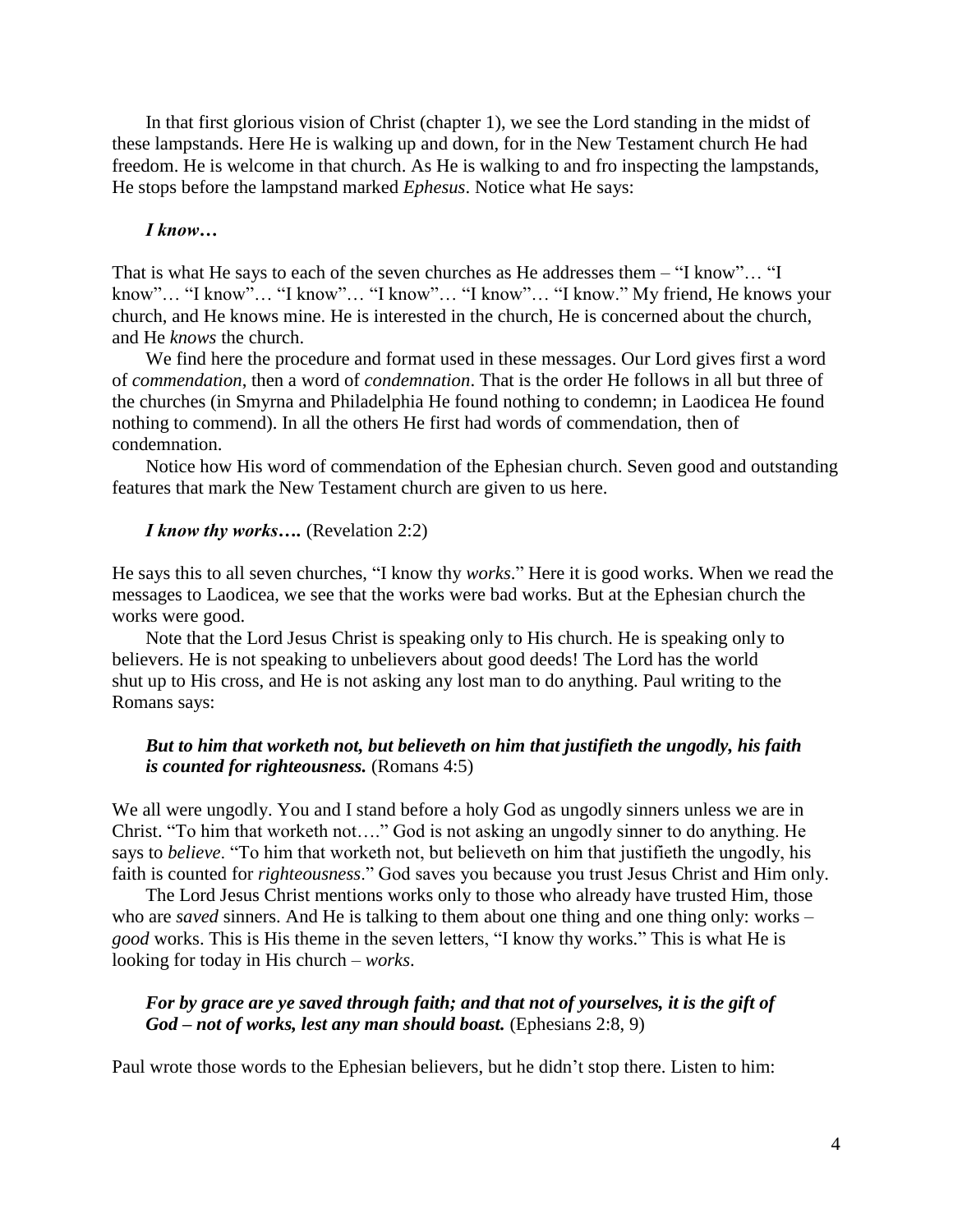## *For we are his workmanship, created in Christ Jesus unto good works, which God hath before ordained that we should walk in them.* (Ephesians 2:10)

"Workmanship" is *poiema* – we are His poem. You see, Paul wrote to the church in Ephesus and said, "Although He saved you by faith, without works – it is by His grace, not by your works – He saved you *unto* good works." Listen to him as he speaks to a young preacher by the name of Titus:

[It is] *not by works of righteousness which we have done, but according to his mercy he saved us….This is a faithful saying, and these things I will that thou affirm constantly, that they who have believed in God might be careful to maintain good works. These things are good and profitable unto men.* (Titus 3:5, 8)

God saves us by faith, but after we are saved He talks to us about good works. Paul even began to measure those who professed to be Christians by that standard. He wrote to another young preacher, Timothy:

*Who hath saved us, and called us with an holy calling, not according to our works, but according to his own purpose and grace, which was given us in Christ Jesus before the world began.* (2 Timothy 1:9)

So we are told here we are saved in order that there might be good works.

And when our Lord wrote to the church in Ephesus, He said that He knew their good works. The New Testament church had good works, which means they were not works of the flesh. It means that these works they were producing were fruits of the Holy Spirit. Listen to the writer to the Hebrews:

## *How much more shall the blood of Christ, who through the eternal Spirit offered himself without spot to God, purge your conscience from dead works to serve the living God?* (Hebrews 9:14)

"Dead works" are works of the flesh. But the Holy Spirit was producing in the Ephesian believers a fruit of the Spirit, which is love, joy, peace, longsuffering, etc. (Galatians 5:22).

Again and again Paul says we are to adorn the doctrine of God our Savior in all things, that we are to be ready for every good work. As someone has said, a Christian should be like a good watch: all gold, open-faced, well-regulated, dependable, and filled with good works. The Lord Jesus said, "I know thy works."

The second thing He mentions to the Ephesian church is:

#### *I know…thy labor….* (Revelation 2:2)

"Labor" is not another word for "works." It does not have anything to do with service. It has to do with the person, not with his works. The word really has two meanings. It has the meaning of weariness. "I know thy labor, thy weariness." Remember it says in John's Gospel, "Jesus, therefore, being wearied with his journey, sat by the well…" (John 4:6). Our Lord had been so busy meeting the physical needs of the multitudes, and now He has gone to Samaria. It is a hot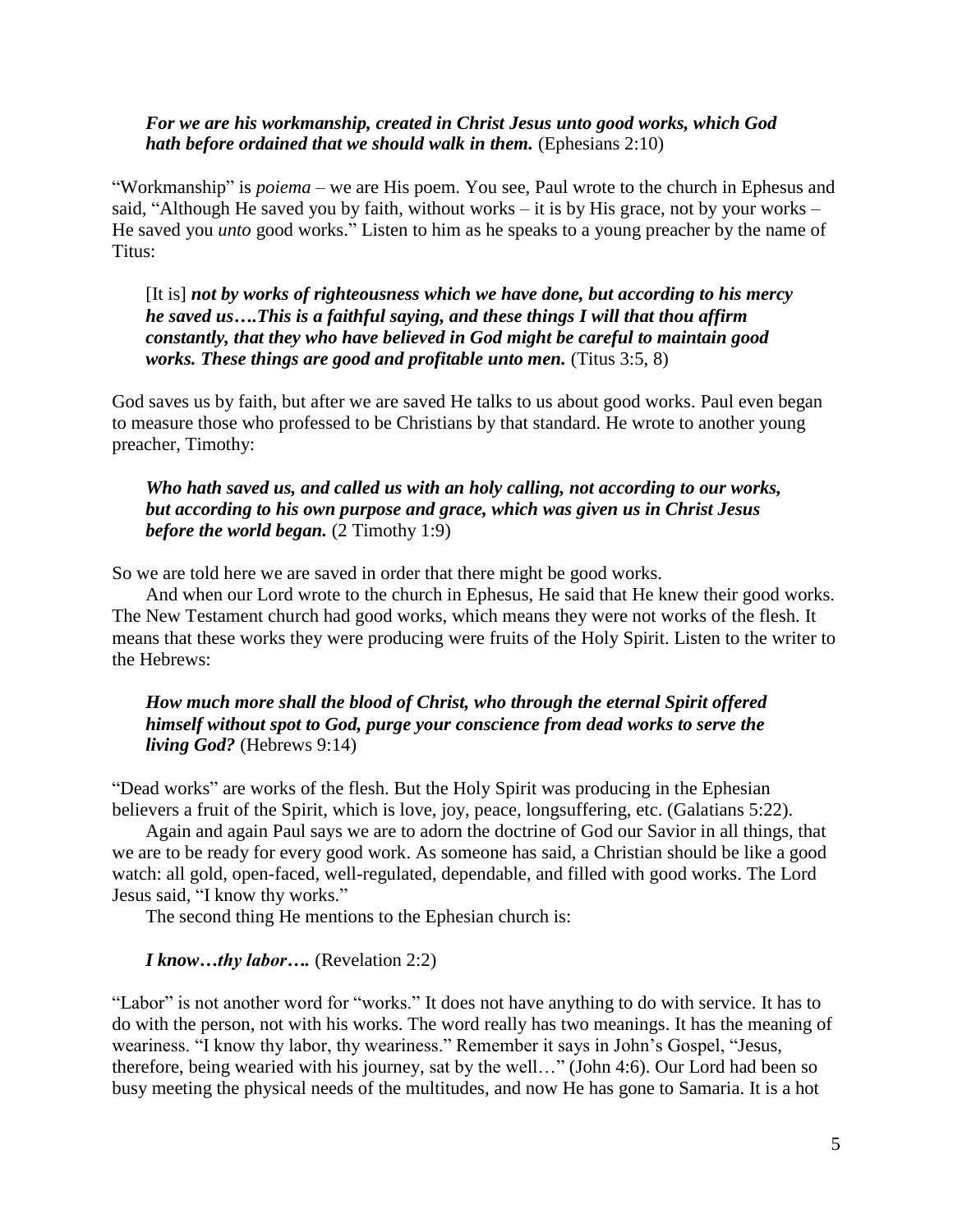day. He sits down by the well because, we are told, He was weary with the journey. He Himself experienced weariness! And He understood the weariness of the Ephesian believers.

Do *you* know what it is to really work for God? Some of us think that working for God means to put on our Sunday clothes, go to church, sit down, and have a good time – generally stick our feet under the table for somebody's banquet. That is not Christian service! That is not what the church in Ephesus did. They labored to the point of exhaustion. The Lord Jesus said, "I know how weary you get. I know how tired you are."

There is another prong to this word. It means suffering. Although our Lord's message to the martyr church appears later in this chapter, it does not make any difference whether or not you are in the period of the martyr church, "…all that will live godly in Christ Jesus *shall* suffer persecution" (2 Timothy 3:12). The New Testament church knew what it was to suffer persecution. Our Lord took note of this.

There was a third thing for which He commended them:

#### *…And thy patience…*

Patience, or long-suffering, is a fruit of the Holy Spirit. God gives certain fruits of the Spirit (if we are filled by the Spirit) to us directly. Others He *works* in us. And patience comes through suffering – always. He never yet has made a believer patient arbitrarily. A man said, "I prayed for patience, and God sent me trouble." Well, God was going to make him patient. He was hearing and answering his prayer. You will notice that both Peter and James mention that one of these graces develops another grace.

*And beside this, giving all diligence, add to your faith virtue; and to virtue, knowledge; and to knowledge, self-control; and to self-control, patience; and to patience, godliness.* (2 Peter 1:5, 6)

*My brethren, count it all joy when ye fall into various trials, knowing this, that the testing of your faith worketh patience. But let patience have her perfect work, that ye may be perfect and entire, lacking nothing.* (James 1:2-4)

Our Lord mentions a fourth thing:

## *…And how thou canst not bear them who are evil….* (Revelation 2:2)

The Ephesian believers could not bear evil men. The word "bear" is the same word John used when he wrote of Jesus: "And he, bearing his cross, went forth into a place called The place of a skull" (John 19:17). The Ephesian church would bear a cross, but it would not bear evil men. It had no patience with evil men. It is interesting that our Lord said, "I know your patience, but I also know you are not patient with evil men."

Today we think we manifest a marvelous Christian virtue if, when we see someone sinning, we shut our eyes to it because we want to be broadminded. However, the Ephesian church had spiritual discernment, and it could tell when evil men came into their midst. The church today lacks this discernment. You see, Ananias and Sapphira could not live in the early church because the church was so holy. But today they get by rather well. A young preacher said to me, "I have a New Testament church."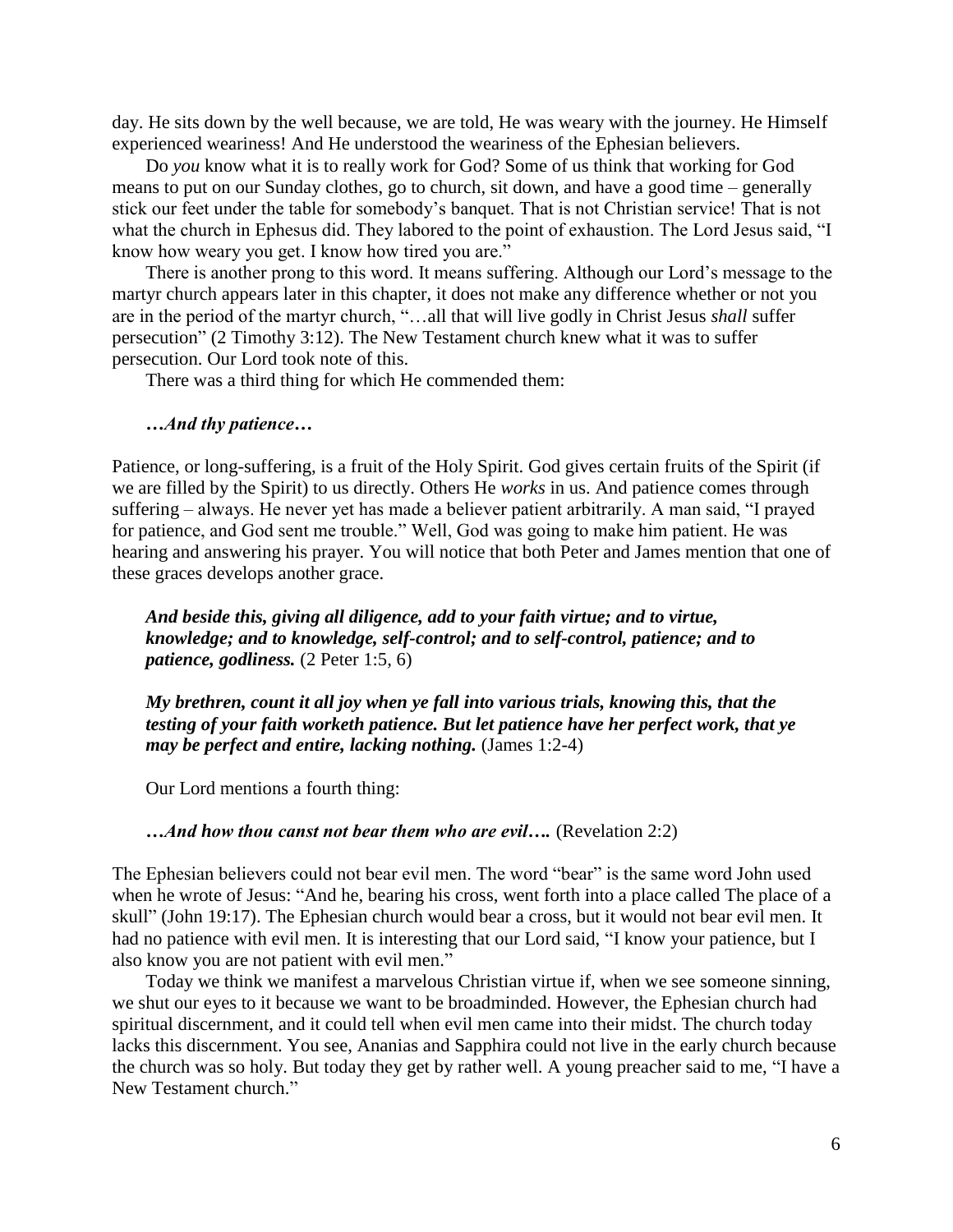So I asked him, "Has anybody dropped dead recently?"

"No. What do you mean?"

"Well," I said, "if you have a New Testament church, somebody is going to drop dead because the New Testament church had no patience with evil men."

Have you ever noticed what the Scriptures say about this sort of thing? They have a great deal to say about evil men.

## *Now I beseech you, brethren, mark them who cause divisions and offenses contrary to the doctrine which ye have learned; and avoid them.* (Romans 16:17)

In this last section of his letter to the Romans, where Paul is greeting everybody he knew, one might get the impression that Christianity is just some sort of saccharine sweetness between a bunch of sob-sisters. No, my friend, believers are to have wonderful fellowship, but when folk come into your midst causing division, you are to withdraw from them. This is very clearly stated in the Word of God. Paul said to the Thessalonian church:

## *Now we command you, brethren, in the name of our Lord Jesus Christ, that ye withdraw yourselves from every brother that walketh disorderly and not after the tradition which he received of us.* (2 Thessalonians 3:6)

My beloved, a man who is not loyal to Jesus Christ and not loyal to His church should never be put into an office in the church. He is a traitor to Christ, and he is to be avoided. Oh, today the church does not exercise that kind of discernment, does not withdraw, as they are commanded, from those who gossip and cause divisions in the church. But the New Testament church would not bear with evil men.

The fifth thing that our Lord commended was this:

## *…Thou hast tried them who say they are apostles, and are not, and hast found them liars.* (Revelation 2:2)

There were men moving about in that day who were false teachers. They wanted the honor that came to apostles. And this church loved the apostles – the Apostle Paul had been their founder, and the Apostle John had been their pastor. But again, this church had keen spiritual discernment. It was continuing in the apostles' doctrine, which was one of the marks of the New Testament church. When there came into their midst false apostles, they knew them. When a preacher came to them – though he knew the Shibboleths, had a tear in his voice, a pleasing personality, and a great big basso voice – they didn't take him in if he denied the virgin birth, or if he said Christ was not God, or if he did not believe the Bible was the Word of God, or if he did not teach that Jesus was coming back personally. The believers in Ephesus were not deceived, and Ephesus represents the New Testament church.

Our Lord notes a sixth thing:

## *And hast borne, and hast patience, and for my name's sake hast labored…* (Revelation 2:3)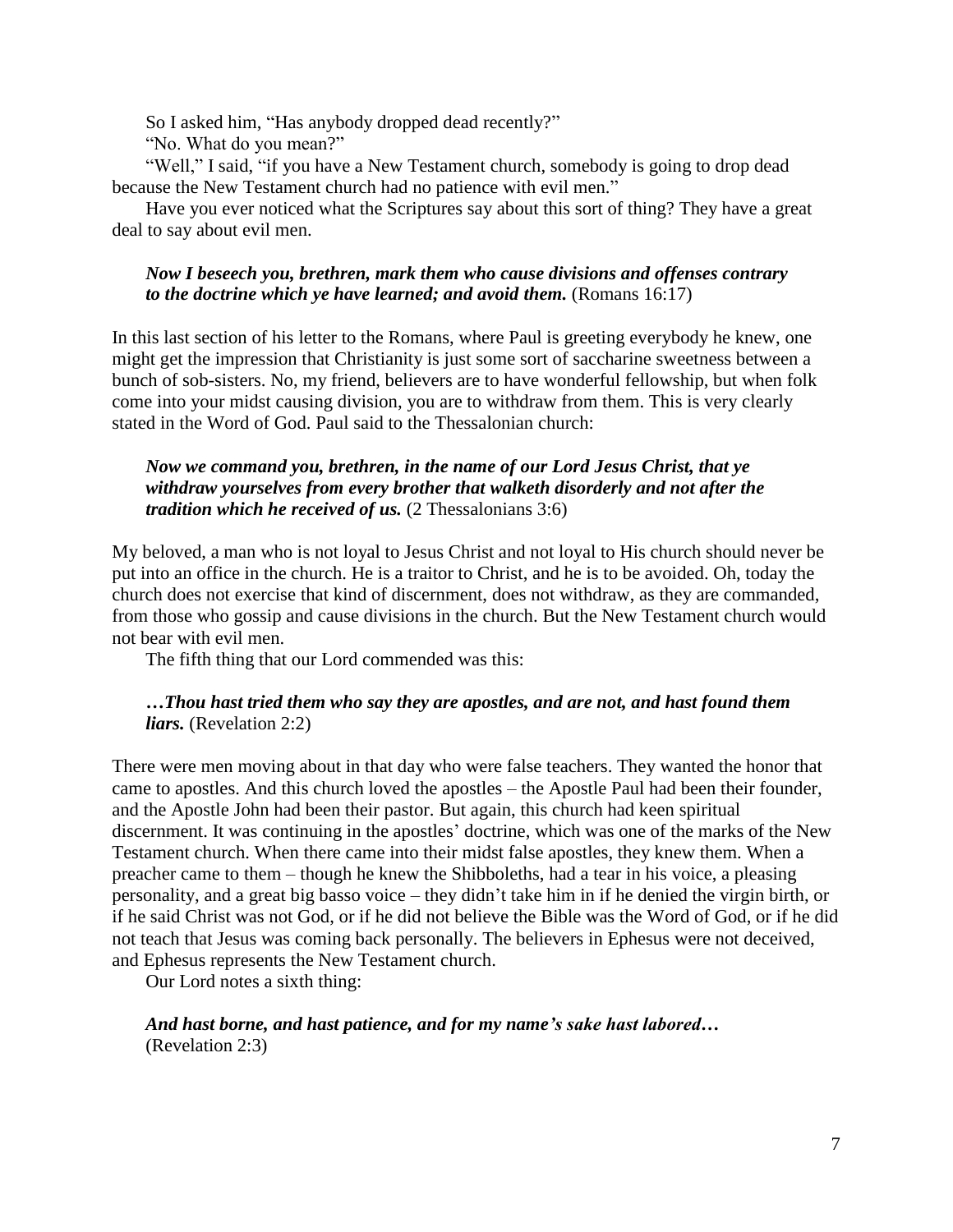"Hast borne…and for my name's sake" – bearing the cross, *their* cross. They preached Christ, they preached His virgin birth, they preached that men were saved by His blood, they preached that heaven was a reality, they preached there was a heaven to gain, and they bore for His name's sake.

There is a seventh and last word of commendation:

#### *…And hast not fainted.* (Revelation 2:3)

They had not grown weary. I love this, actually, best of all. This means that here is a church that was filled with spiritual vigor, vitality, and virility. Here is a church that was *alive* to God. They were always looking to Him. They never had a Sunday school teacher come in and say, "I'm through teaching. Nobody around here appreciates me." They did not grow weary.

Our Lord had noted their weariness in labor, but now He commends them for not growing weary. What is the difference? Well, they did get tired, but as Dwight L. Moody said, they grew weary *in* the work but not *of* the work. They wanted to keep going.

A young preacher came to talk to me. He said, "I don't like to preach. It is so hard!" I said, "Get out of the ministry, boy! Get out of the ministry." Oh, when the ministry becomes that kind of a burden to you, *leave it*. And don't do church work like that, friend. Our Lord notices it: "Hast not fainted." Oh, they had all the spiritual vitamins there in Ephesus!

These have been the seven words of commendation our Lord had for the early church. He has one word of condemnation for the church at Ephesus. Listen to it:

## *Nevertheless, I have somewhat against thee, because thou hast left thy first love.*  (Revelation 2:4)

Now, honestly, that doesn't make much of an impression on us, does it? Does that impress you very much? Oh my, I thought he was going to point out something bigger than that! It seems so slight a triviality. Is our Lord being petty and picayunish? Is He taking a peccadillo and finding fault?

No, my friend. It may seem slight to us, but it is very important to our Lord. This is where all the trouble began. At this point the church went off the track – not in doctrine, but in the personal relationship to the Lord Jesus Christ. "I have this against thee that thou hast left – not permanently – but thou *didst leave* thy first love." The "first" love is rather the *best* love. The same word is used in the parable our Lord told in Luke 15. When that prodigal boy came home, the father put on him the *best* robe. The word is the same. The Ephesian church had left its best love.

What does this mean? It means, friend, that the most vital, wonderful thing in our relationship to God is love. That is the very heart of Christianity. Christianity is not a business transaction. This is the reason I wrote the little book, *Ruth: Romance of Redemption*. I attended a seminary that was orthodox, but it was so cold! It seemed that Christ put on the barrelhead His blood for my redemption. And that is true, but you have not *begun* to tell the story when you say that! What is the reason He did it? He *loved* me and gave Himself for me. John said, "We love him, because he first loved us" (1 John 4:19).

The church in Ephesus had an intense, enthusiastic devotion to the person of Christ, which only the Holy Spirit can bring to pass in believers. It was so intimate. It was so wonderful. It was glorious. The church today, our "Laodicean" church, knows little about it.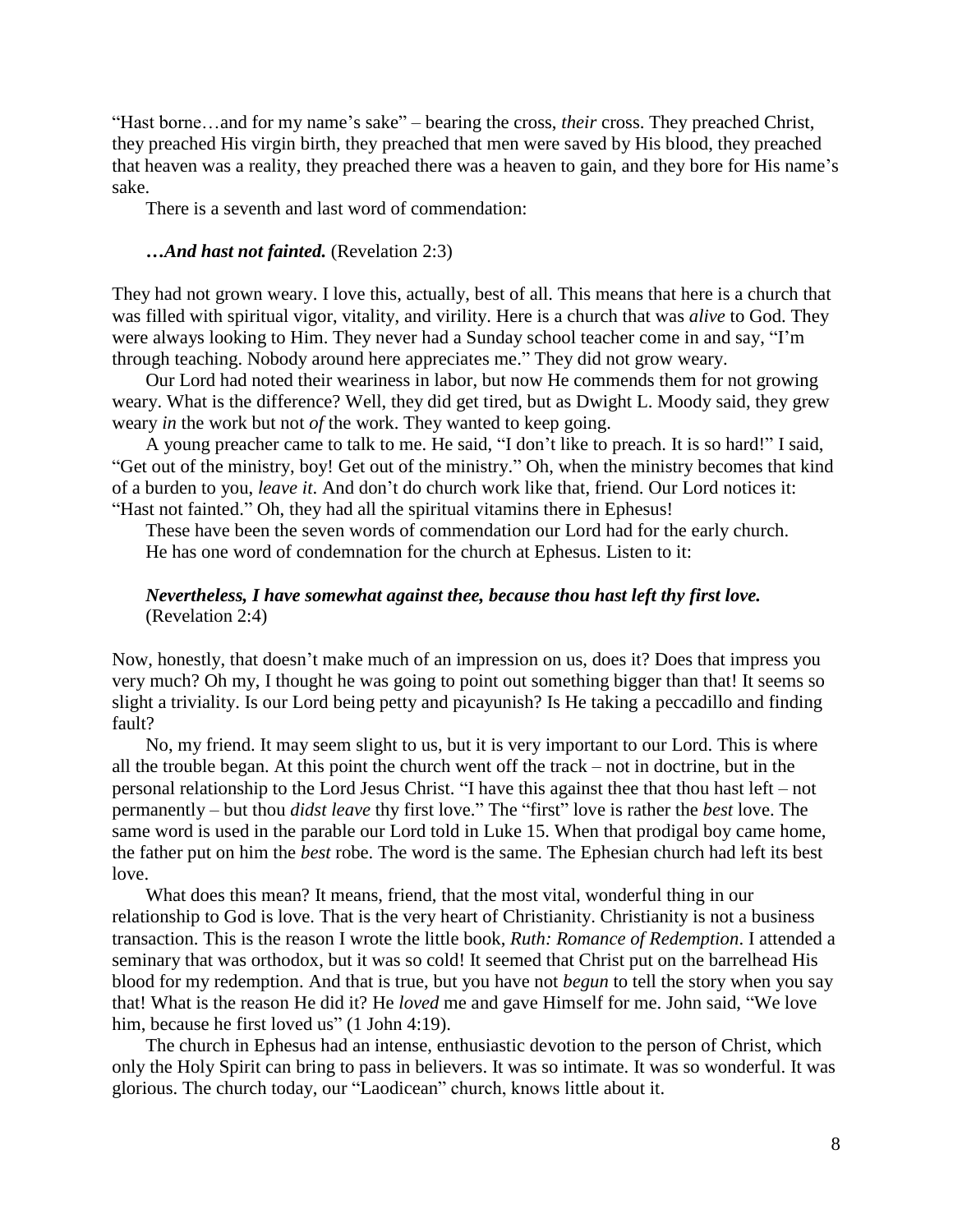The martyrs knew about it. Today it is hard to understand those martyrs who, while the fire was being kindled around them, would say, as old Polycarp said, "I wish I had a hundred lives to give for Him. He gave so much for me!" I confess I do not understand love like that.

Were the whole realm of nature mine, That were a present far too small; Love so amazing, so divine, Demands my soul, my life, my all.<sup>2</sup>

Samuel Rutherford loved like that. His wife tells of missing him during the night and getting up and finding him in his study kneeling at a rocking chair – talking to God. She would bring his great big overcoat and put it around him, as he was totally unaware of how cold he was. Oh, how he loved Him!

David Brainard, a missionary to the Indians, knew that kind of love. If you have never read his story, you ought to read it. Though he was dying of tuberculosis, he would mount his horse, ride out through the woods to another Indian village, and while riding would grow so weak he would just fall off and lie there unconscious (sometimes even in the snow). Finally he would regain consciousness, again crawl back up on his horse and continue on. Then he would go to payer and ask Christ to forgive him for failing Him! I don't think we today know much about love like that. Do we? A little rain will keep a lot of us at home.

Christianity is a love affair.

It was up in New England, years ago, that a girl stopped working at her job at the textile mill because she'd gotten married. It was then that she started working harder than she ever had worked before. At the mill she worked only eight hours. But after her marriage she started at 6:00 in the morning, cooking her husband's breakfast. Then she worked all day long and far into the night. No labor union would permit that! In the morning when her husband went to work, she held him in a fond embrace and said, "I'll miss you all day." And everything she did during the day – cleaning, washing, mending, ironing, cooking – she did for him. As she prepared the evening meal, she kept looking down the road. In a little while he would come, and she'd run down to meet him.

There came a day, however, when as he started to work he called to her, "I'm going to work." A voice from way upstairs said, "Goodbye." That night when he came in, she wasn't out looking for him. He opened the door and said, "I'm home." Again that voice from upstairs said, "Is that you?" My friend, the honeymoon is over when the voice from upstairs says, "Is that you?" The first love is gone. That best love has been left. Although she still cooks his meals, irons his shirts, and is faithful to him, it isn't the same after the first love is gone.

The church in Ephesus was in danger of letting the honeymoon be over. Although the Lord Jesus commended them for many things, He said, "I notice that you do not love Me as you did at first." That was the vital thing to Him.

My friend, that is the real test. It is not if you are a member of a church. It is not how many committees you are on or, actually, how much work you do for Him. The vital question today is: *Do you love Him?* This is the important thing to Him. "I have this against thee that thou hast left thy first love."

What is the remedy? Well, the remedy is easy.

1

<sup>&</sup>lt;sup>2</sup> Isaac Watts, "When I Survey the Wondrous Cross."